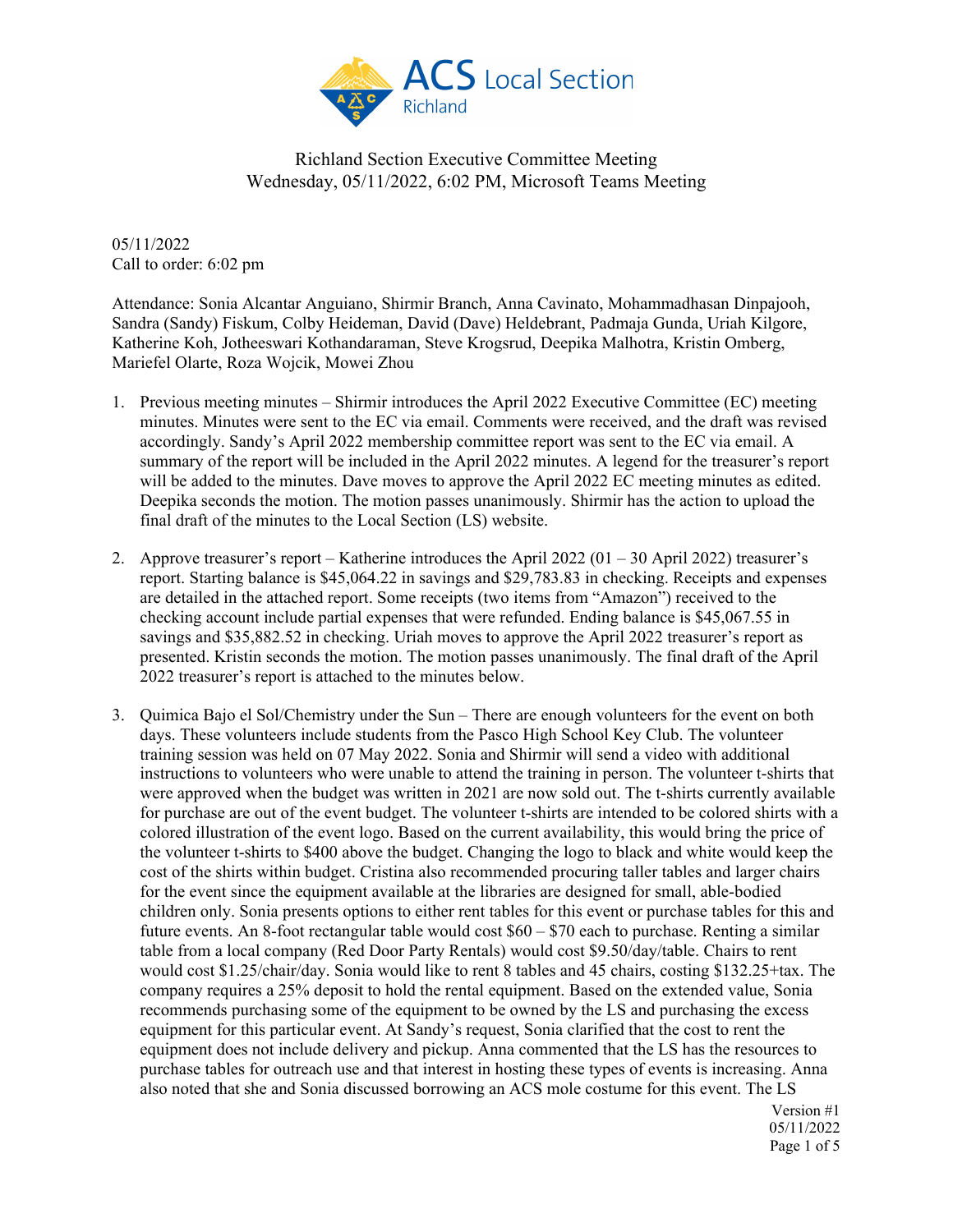

would be responsible for shipping the costume to and from the Tri-Cities, as well as cleaning. Anna moves to increase the budget an additional \$1100 to cover the cost of volunteer t-shirt, table and chair procurement/rental, and mole costume rental. Dave seconds the motion. Motion passes unanimously. Anna has the action to submit the formal request to rent the mole costume. She and Sonia will work together offline to discuss shipping details. The events will be held on 11 June 2022 at the Mid-Columbia Library Pasco Branch and 18 June 2022 at the Mid-Columbia Library West Pasco Branch. The Pasco Branch library hosted a Día: Children's Day | Book Day on 30 April 2022, at which Sonia hosted a booth to promote the upcoming outreach events. While there, Sonia connected with several other organization who were interested in collaborating for outreach events. Sonia was later contacted by a representative of the local Royal Fairy Super Hero Fun Run. The group is hosting a fun run on 25 June 2022 at Columbia Park and

- 4. asked the LS to host a booth to hand out booklets and ACS paraphernalia. This date conflicts with a seminar hosted by the LS in collaboration with the Cornell and Puerto Rico LSs at the Richland Public Library. The LS would be interested in collaborating with this organization for future events. Discussion indicates that another ACS tablecloth is desired in the instance that two events occur on the same day.
- 5. Earth Day in Le Grande The Eastern Oregon University (EOU) chemistry club participated in an outreach at the Le Grande public library. Volunteers walked attendees through experiments relevant to the Chemists Celebrate Earth Week (CCEW) theme about bugs and handed out activity booklets.
- 6. Meet and greet event The LS meet and greet event will be 13 August 2022, 9 am 12 pm at Leslie Groves Park (entrance at Park Street and Harris Avenue). Sandy asks EC members to arrive a little earlier to help setup. An announcement of this event will be included in the next newsletter. Sandy asks that all EC and standing committee chairs be present. Light refreshments will be offered. Kristin sent invitations to Maria Cantwell (Senator, WA), Patty Murray (Senator, WA), and Dan Newhouse (Representative, WA) to attend the event. Sandy noted that she is still looking for a microphone and speaker for the event. Kristin has taken the action to procure these items.
- 7. Chemistry Olympiad The National Exam for the Chemistry Olympiad has completed. Four students completed the National Exam. Padmaja recommends starting recruitment for next year's Olympiad earlier than last year so that students have enough time to hear about and prepare for the Olympiad. Students from Richland High School reach out to Padmaja for help with starting a chemistry club.
- 8. Lamb Weston tour The tour of the Lamb Weston Richland Plant has been scheduled for 16 July 2022 at 10 am. The tour will last 1.5 hours and will walk through the history of Lamb Weston and the plant facilities. Padmaja noted that several high schools and Columbia Basin College students are interested in attending. Discussion indicates that attendees of all ages are welcome to attend. Deepika has the action to send out an announcement to the LS membership. The facility has not given a limit for how many people can participate in the tour, but they did request an expected number.
- 9. Leadership institute Deepika will represent the LS at the Leadership Institute. She will participate in the "Share Your Story" event. Deepika will give a presentation on behalf of the LS. Anna will also be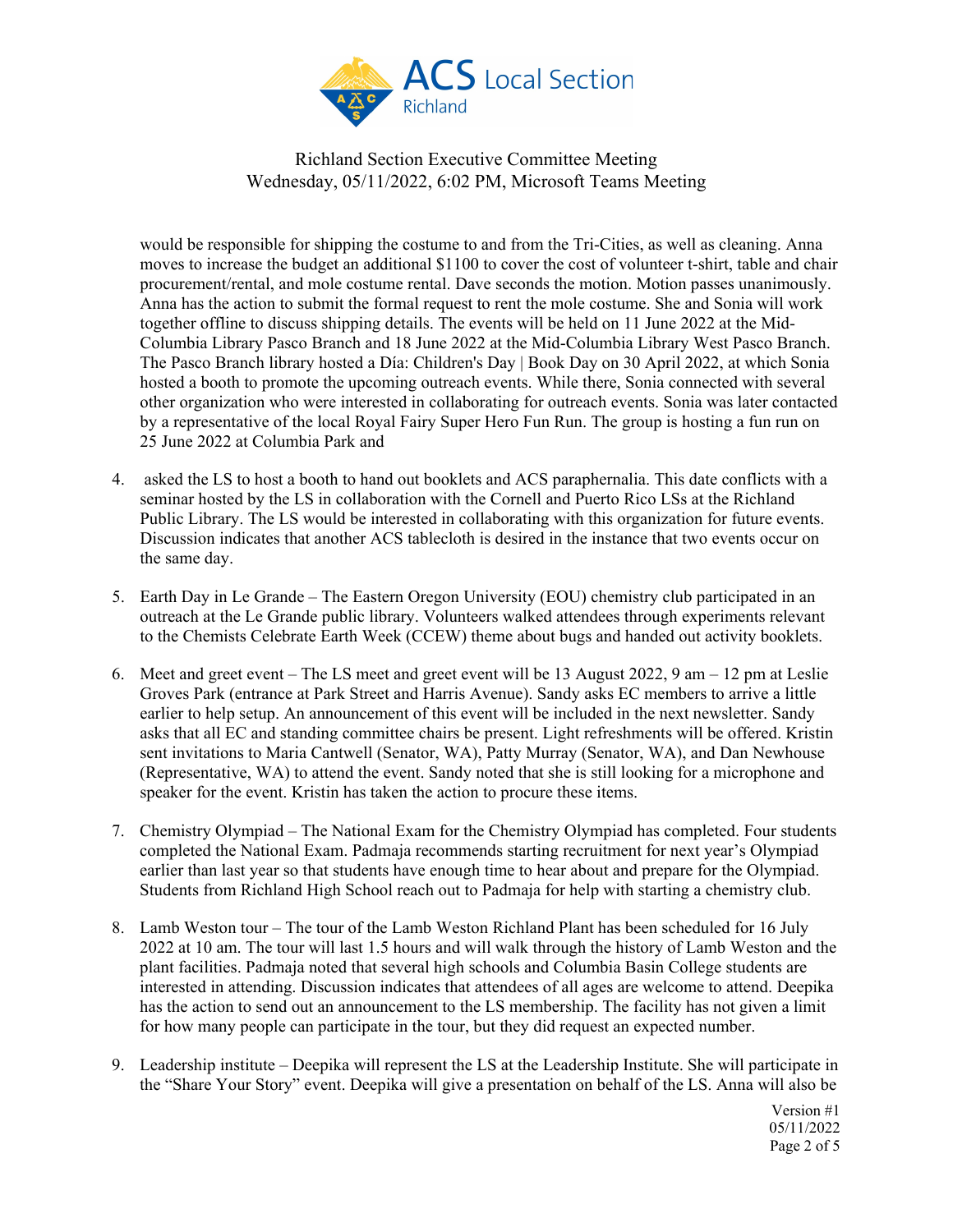

attending as an instructor for the Local Section Activities Committee and will also present a poster for the ChemLuminary award awarded for the EOU Girls in Science event. The Leadership Institute will be held 20 – 22 May 2022.

- 10. Mett grant The application for the Local Section Members Engaging Through Technology (METT) Grant is due 31 May 2022. Deepika has the action to put together a short list of topics for this grant; each LS is allowed only one METT grant per year. The favorable topic includes procuring tools (projectors, cameras, etc.) for hosting hybrid events. Anna noted that the Zoom account provided by the ACS to LSs and Divisions may soon be discontinued. Deepika questioned whether or not the cost for a Zoom account could be rolled into the website management budget.
- 11. Committee reports
	- a. Women Chemists (Chair: Shirmir) This year marks the  $95<sup>th</sup>$  anniversary celebration of the WCC. The WCC is offering a grant to host an event in recognition of this anniversary. Event options for this grant include reviving the 2020 Women's History Month event that was postponed due to COVID. Shirmir will provide more details for this grant at the next EC meeting.
	- b. Government Affairs (Chair: Kristin) Kristin will report back if any of the invited Richland Section delegates will be able the attend the meet and greet in August. Kristin also asked if any of the EOU students were able to book a Congressional visit to EOU.
	- c. Membership (Chair: Sandy) As of 03 May 2022: 1 reinstated member, 2 affiliate members, 9 new regular members. Sandy worked with Anna to send a welcome letter to those members. There were 4 member termination and 3 member transfers. There are no obituaries to report.
	- d. Public Relations (Chair: Steve) There are two newsletters planned for the rest of the year: one in the early summer and one in the fall. Steve is targeting mid-June to release the summer newsletter. Please submit any information for newsletter entries to Steve as soon as possible.
	- e. Programs (Chair: Deepika) The annual social will be held on 18 November 2022 as that is the only date the Richland Community Center has available during that month. Deepika is currently looking for speaker for the social.
	- f. Environmental improvement (Chair: Uriah) Uriah is looking for an industry representative to speak at a Science Café in person. Many industries are still hesitant to send out workers for activities that are non-essential.
	- g. Safety (Chair: Johnny) No updates to report.
	- h. Awards (Chair: Mariefel) There are many grants that are still open: [https://www.acs.org/content/acs/en/funding/local-sections.html.](https://www.acs.org/content/acs/en/funding/local-sections.html) Please contact Mariefel if you are interested in submitting any grant proposals.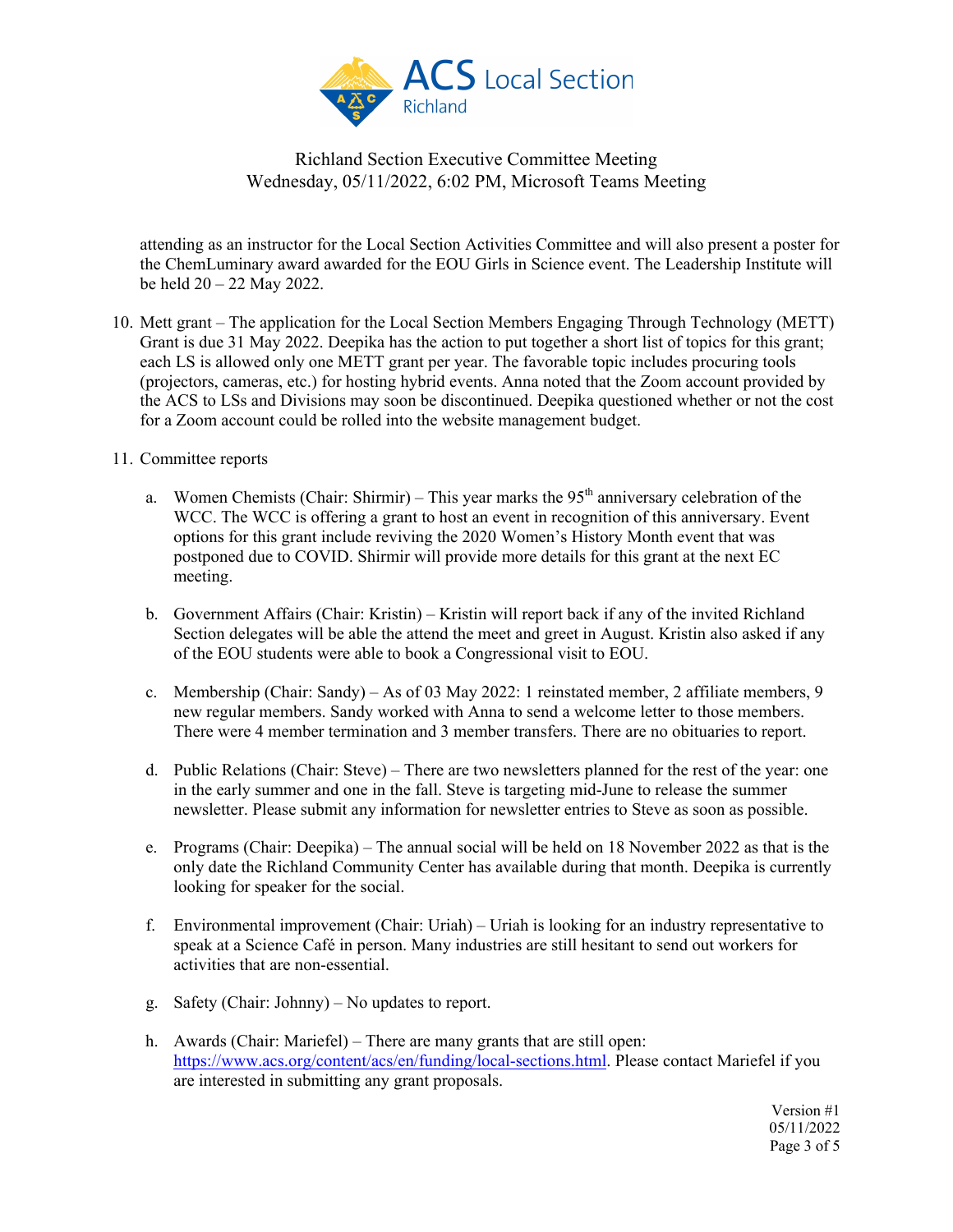

- i. Diversity and Inclusion (Chair: Anna) Updates reported above.
- j. Education (Chair: Colby) The EOU chem club participated in a STEM fair at a local elementary school on Friday, 06 May 2022. The event was well received.

Deepika moves to adjourn the May 2022 executive committee meeting. Mariefel seconds the motion. Motion passes unanimously.

Deepika adjourns the May 2022 executive committee meeting at 7:07 pm.